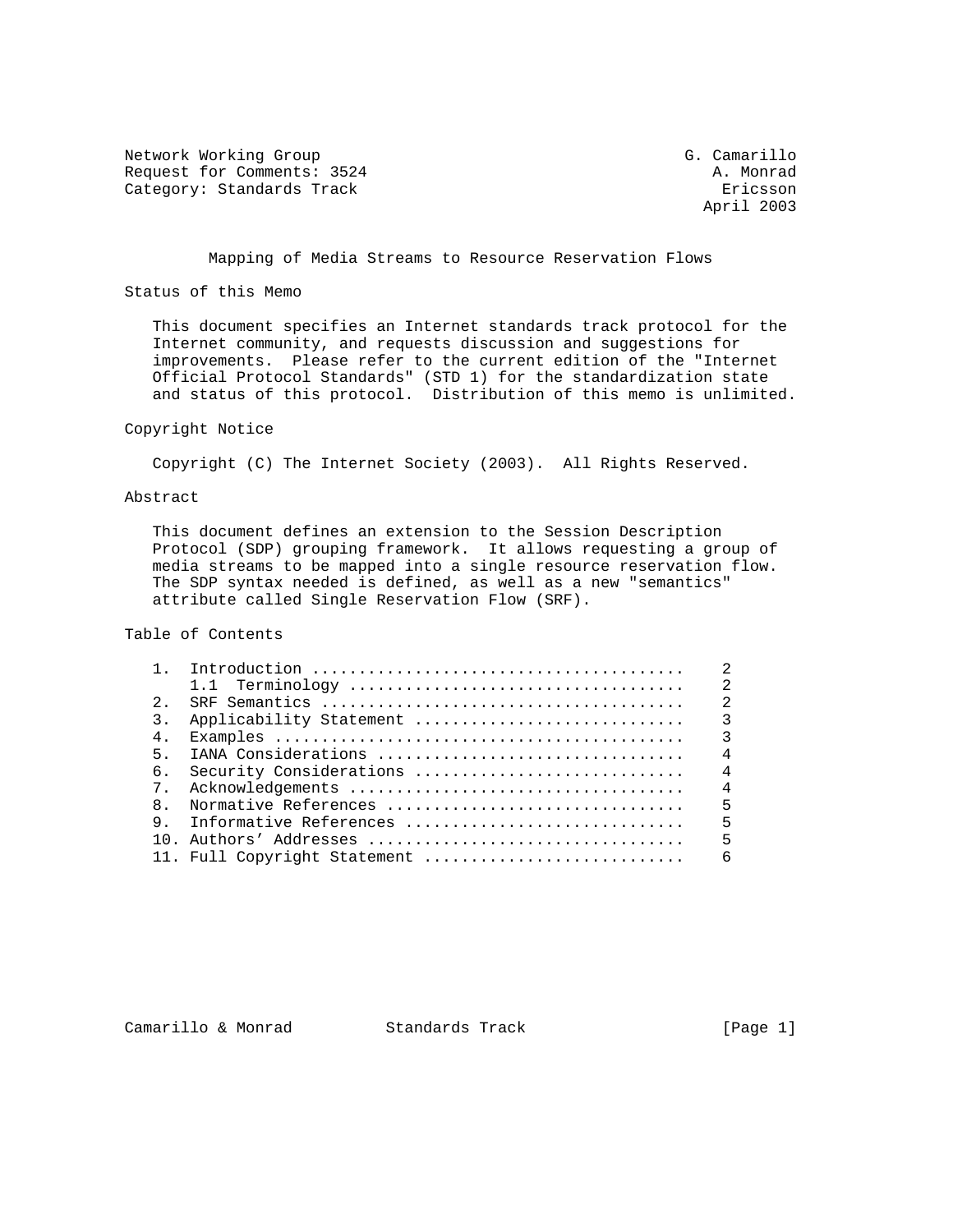## 1. Introduction

 Resource reservation protocols assign network resources to particular flows of IP packets. When a router receives an IP packet, it applies a filter in order to map the packet to the flow it belongs. The router provides the IP packet with the Quality of Service (QoS) corresponding to its flow. Routers typically use the source and the destination IP addresses and port numbers to filter packets.

 Multimedia sessions typically contain multiple media streams (e.g. an audio stream and a video stream). In order to provide QoS for a multimedia session it is necessary to map all the media streams to resource reservation flows. This mapping can be performed in different ways. Two possible ways are to map all the media streams to a single resource reservation flow or to map every single media stream to a different resource reservation flow. Some applications require that the former type of mapping is performed while other applications require the latter. It is even possible that a mixture of both mappings is required for a particular media session. For instance, a multimedia session with three media streams might require that two of them are mapped into a single reservation flow while the third media stream uses a second reservation flow.

 This document defines the SDP [1] syntax needed to express how media streams need to be mapped into reservation flows. For this purpose, we use the SDP grouping framework [2] and define a new "semantics" attribute called Single Reservation Flow (SRF).

1.1 Terminology

 In this document, the key words "MUST", "MUST NOT", "REQUIRED", "SHALL", "SHALL NOT", "SHOULD", "SHOULD NOT", "RECOMMENDED", "MAY", and "OPTIONAL" are to be interpreted as described in BCP 14, RFC 2119 [3] and indicate requirement levels for compliant SIP implementations.

2. SRF Semantics

 We define a new "semantics" attribute within the SDP grouping framework [2]: Single Reservation Flow (SRF).

 Media lines grouped using SRF semantics SHOULD be mapped into the same resource reservation flow. Media lines that do not belong to a particular SRF group SHOULD NOT be mapped into the reservation flow used for that SRF group.

Camarillo & Monrad Standards Track [Page 2]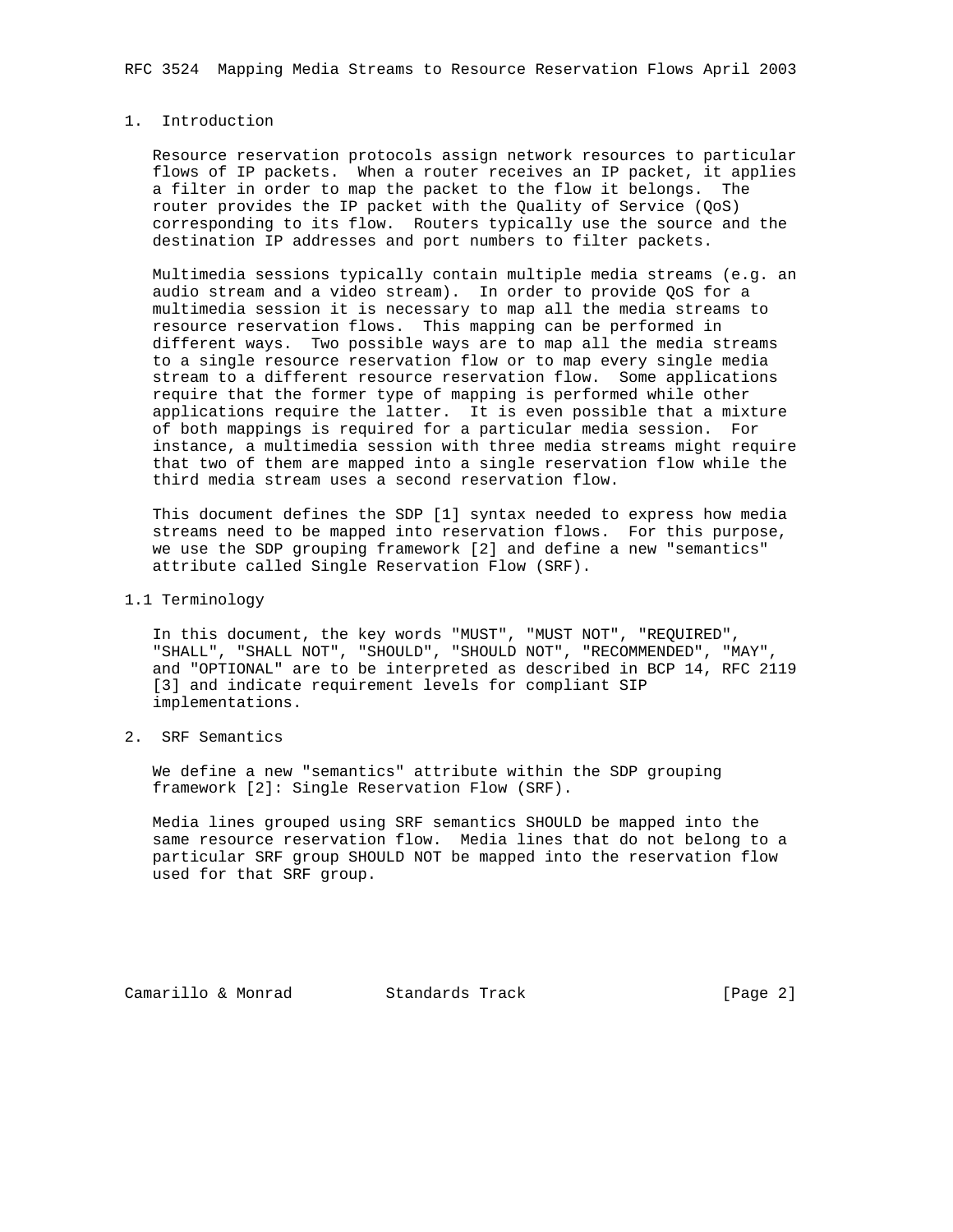Note that an SRF group MAY consist of a single media line. In that case, following the definition above, that media line will be mapped into one reservation flow. That reservation flow will carry traffic from that media line, and from no other media lines.

3. Applicability Statement

 The way resource reservation works in some scenarios makes it unnecessary to use the mechanism described in this document. Some resource reservation protocols allow the entity generating the SDP session description to allocate resources in both directions (i.e., sendrecv) for the session. In this case, the generator of the session description can chose any particular mapping of media flows and reservation flows.

 The mechanism described in this document is useful when the remote party needs to be involved in the resource reservation.

4. Examples

 For this example, we have chosen to use SIP [4] to transport SDP sessions and RSVP [5] to establish reservation flows. However, other protocols or mechanisms could be used instead without affecting the SDP syntax.

A user agent receives a SIP INVITE with the SDP below:

```
v=0 o=Laura 289083124 289083124 IN IP4 one.example.com
t=0 0
 c=IN IP4 192.0.0.1
 a=group:SRF 1 2
 m=audio 30000 RTP/AVP 0
 a=mid:1
 m=video 30002 RTP/AVP 31
 a=mid:2
```
 This user agent uses RSVP to perform resource reservation. Since both media streams are part of an SRF group, the user agent will establish a single RSVP session. An RSVP session is defined by the triple: (DestAddress, ProtocolId[, DstPort]). Table 1 shows the parameters used to establish the RSVP session.

 If the same user agent received an SDP session description with the same media streams but without the group line, it would be free to map the two media streams into two different RSVP sessions.

Camarillo & Monrad Standards Track (Page 3)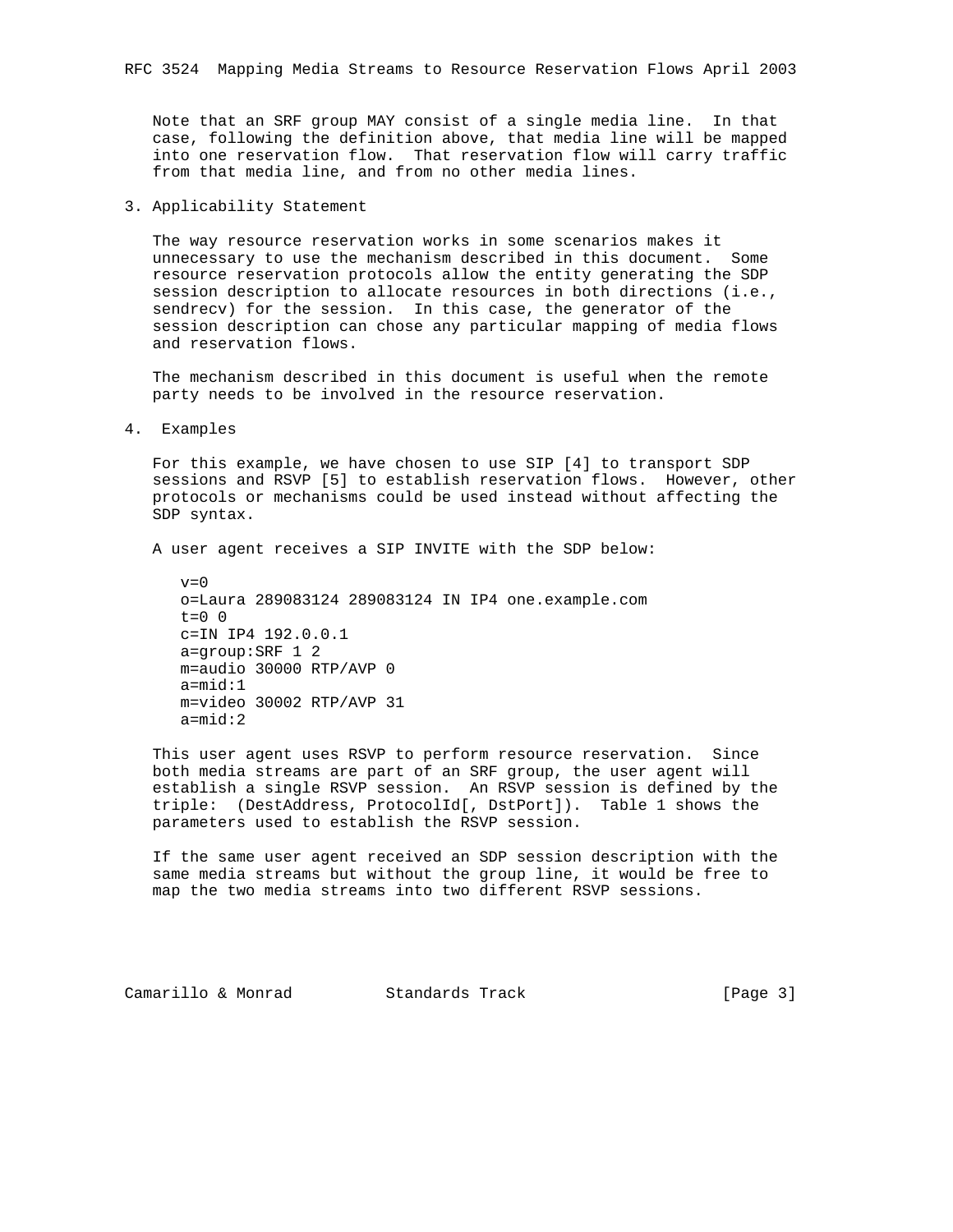Session Number DestAddress ProtocolId DstPort

 \_\_\_\_\_\_\_\_\_\_\_\_\_\_\_\_\_\_\_\_\_\_\_\_\_\_\_\_\_\_\_\_\_\_\_\_\_\_\_\_\_\_\_\_\_\_\_\_ 1 192.0.0.1 UDP any

Table 1: Parameters needed to establish the RSVP session

5. IANA Considerations

 IANA has registered the following new "semantics" attribute for the SDP grouping framework [2]. It has been registered in the SDP parameters registry (http://www.iana.org/assignments/sdp-parameters) under Semantics for the "group" SDP Attribute:

| Semantics               | Token | Reference |
|-------------------------|-------|-----------|
|                         |       |           |
| Single Reservation flow | SRF   | [RFC3524] |

6. Security Considerations

 An attacker adding group lines using the SRF semantics to an SDP session description could force a user agent to establish a larger or a smaller number of resource reservation flows than needed. This could consume extra resources in the end-point or degrade the quality of service for a particular session. It is thus STRONGLY RECOMMENDED that integrity protection be applied to the SDP session descriptions. For session descriptions carried in SIP, S/MIME is the natural choice to provide such end-to-end integrity protection, as described in RFC 3261 [4]. Other applications MAY use a different form of integrity protection.

7. Acknowledgements

 Jonathan Rosenberg provided useful comments about the applicability of the mechanism described in this document.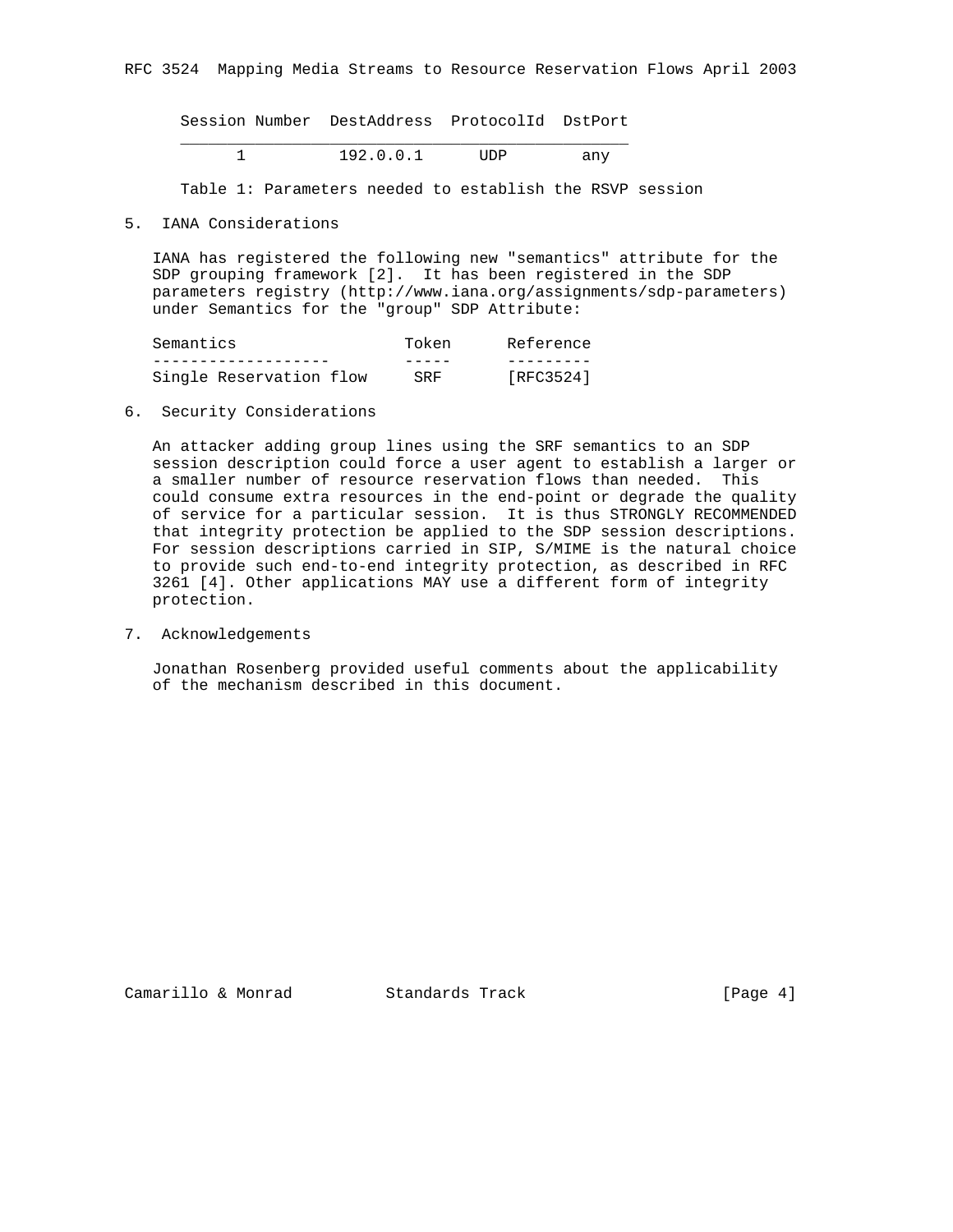- 8. Normative References
	- [1] Handley, M. and V. Jacobson, "SDP: Session Description Protocol", RFC 2327, April 1998.
	- [2] Camarillo, G., Eriksson, G., Holler, J. and H. Schulzrinne, "Grouping of Media Lines in the Session Description Protocol (SDP)", December 2002.
	- [3] Bradner, S., "Key words for use in RFCs to indicate requirement levels", BCP 14, RFC 2119, March 1997.
- 9. Informative References
	- [4] Rosenberg, J., Schulzrinne, H., Camarillo, G., Johnston, A., Peterson, J., Sparks, R., Handley, M. and E. Schooler, "SIP: Session Initiation Protocol", RFC 3261, June 2002.
	- [5] Braden, R., Zhang, L., Berson, S., Herzog, S. and S. Jamin, "Resource ReSerVation protocol (RSVP) -- Version 1 Functional Specification", RFC 2205, September 1997.

10. Authors' Addresses

 Gonzalo Camarillo Ericsson Advanced Signalling Research Lab. FIN-02420 Jorvas Finland

EMail: Gonzalo.Camarillo@ericsson.com

 Atle Monrad Ericsson N-4898 Grimstad Norway

EMail: atle.monrad@ericsson.com

Camarillo & Monrad Standards Track (Page 5)